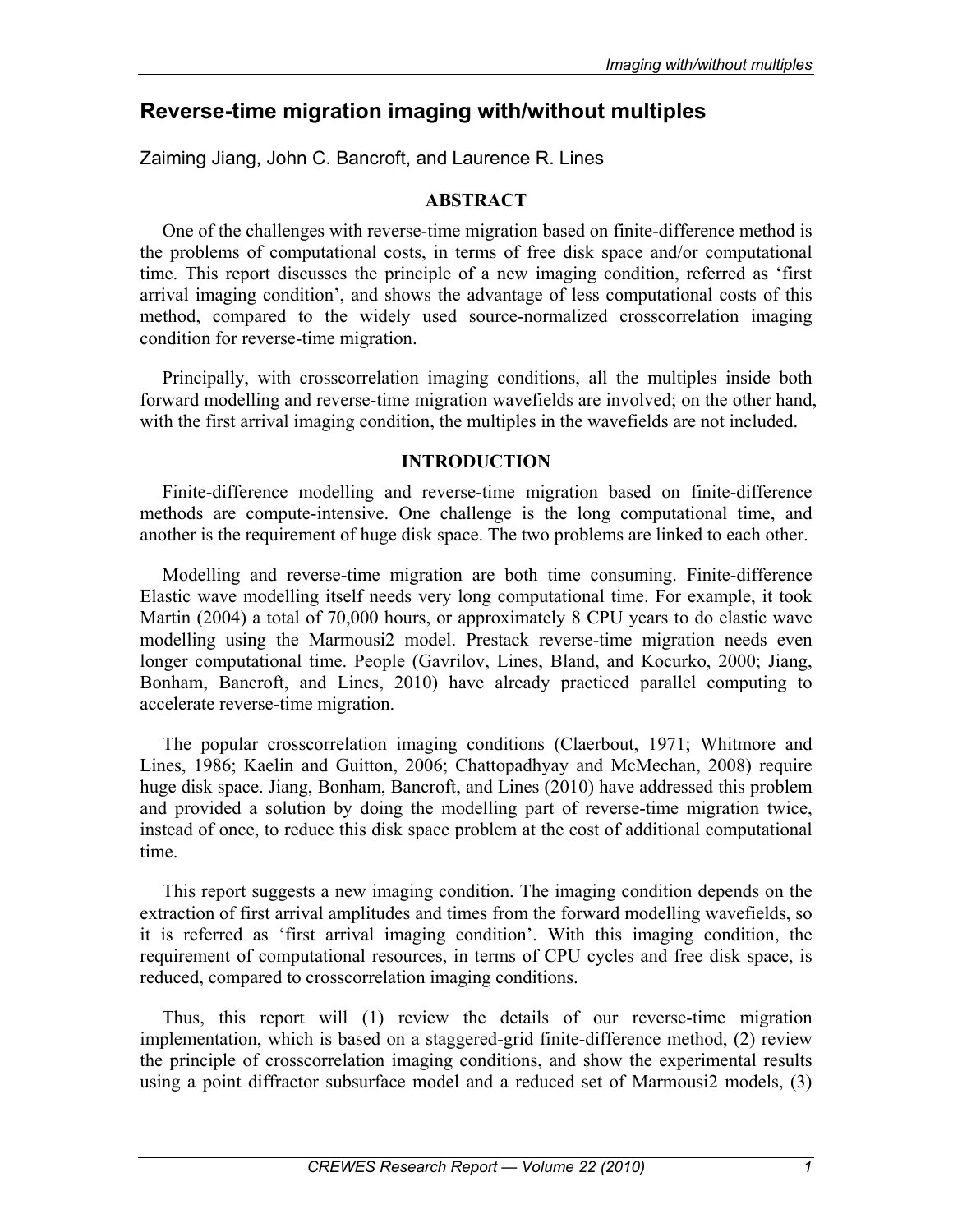address the principle of first arrival imaging condition, show the results, and discuss the pros and cons.

## **REVERSE-TIME MIGRATION**

The procedures of a reverse-time migration algorithm include three parts: forward modelling, reverse-time extrapolation, and imaging. Both the forward modelling and reverse-time extrapolation involve a finite-difference algorithm. The finite-difference method used in our forward modelling and reverse-time migration is based on a staggered-grid scheme with velocity/stress and time splitting, which was first presented by Virieux (1986).

## **Forward modelling**

One gets the "downgoing wave" from the forward modelling. The input of the forward modelling is a subsurface model. In our case of staggered-grid scheme, a subsurface model consists of three parameter sets: two parameter sets of Lame coefficients and one set of densities. Or equivalently, the three parameter sets are P-wave velocities, S-wave velocities, and densities.

In addition to the finite-difference scheme, the modelling algorithm involves the implementation of (1) seismic sources, (2) free surface boundary conditions, and (3) computational boundary conditions.

The seismic sources are explosive sources. An explosive source consists of four zero phase Ricker wavelets with peak frequency equal to 40 Hz. The source scheme is explained by Manning (2008) in detail.

The free surface boundary conditions are the stresses on the surface must be zero.

The implementation of the computational boundary conditions in our experiment is a method combining the absorbing boundary conditions (Engquist and Majda, 1977; Clayton and Engquist, 1977) and the nonreflecting boundary condition (Cerjan, Kosloff, Kosloff, and Reshef, 1985). The method is explained in detail by Jiang, Bancroft, and Lines (2010).

#### **Reverse-time extrapolation**

One gets the "upgoing wave" from the reverse-time extrapolation. The input of reverse-time extrapolation is a subsurface model, which is the same as for the forward modelling, and recorded seismic data from the surface. In our experiments, the recorded data on the surface are the vertical and horizontal components. In the case of numerical experiments, the surface recorded data are from the forward modelling.

Before the actual reverse-time extrapolation, the surface records needs to be preprocessed. The preprocessing mainly includes (1) direct wave muting and (2) surface wave removal. The preprocessed surface records consist of only reflections from subsurface reflectors, ideally.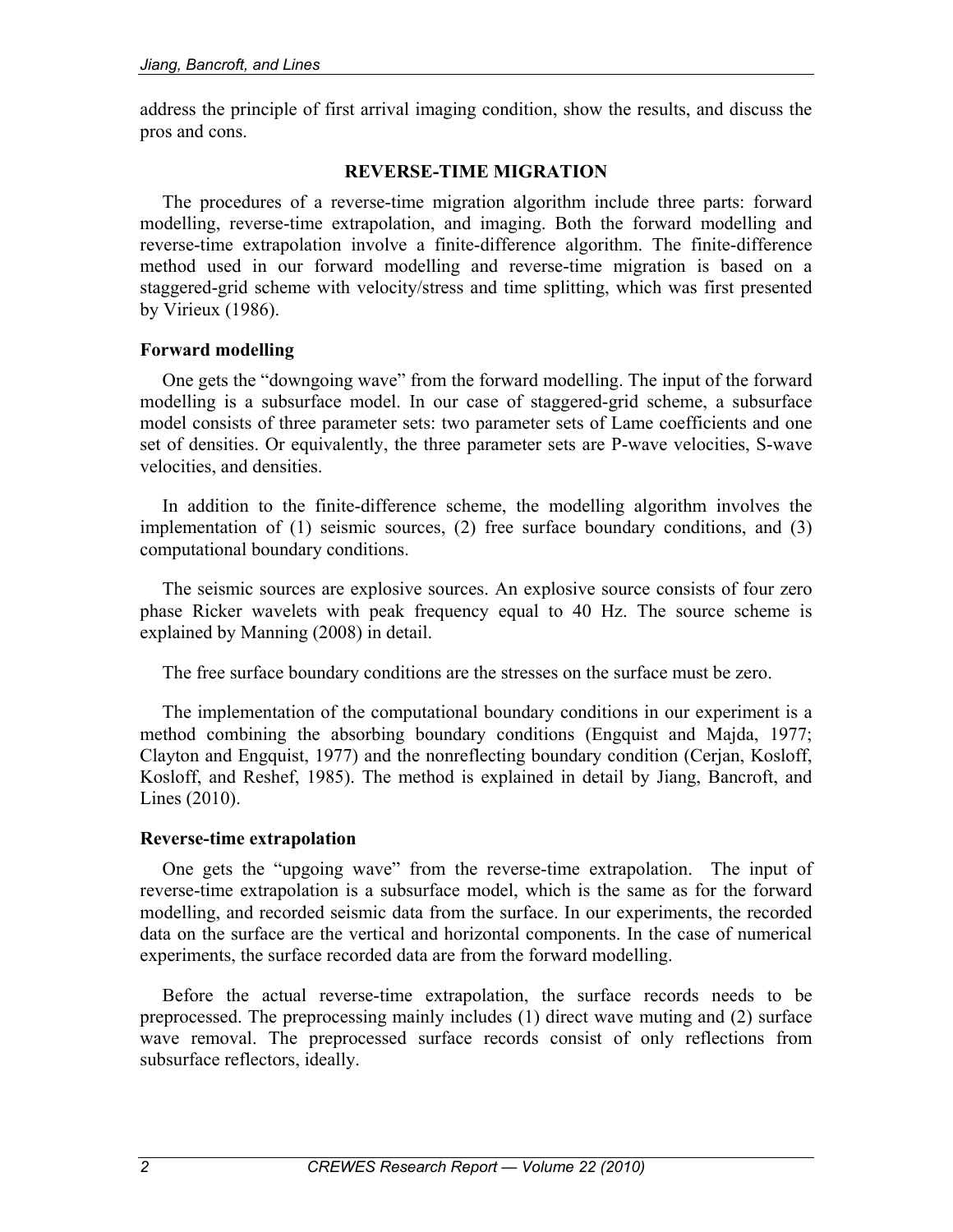The preprocessed surface records are extrapolated by the same finite-difference method as for the forward modelling. However, the extrapolation is in reverse-time. Also, there are no explosive sources involved. Instead, the preprocessed surface records are fed on the surface in reverse-time.

## **Imaging**

The procedure of imaging is to find positions and reflection strengths of existing subsurface reflectors.

People in the literature are curious about the effects of multiples in reverse-time migration. On one hand, what if we image with all the multiples? On the other hand, what if we image without the multiples? And how could we suppress the multiples?

The normalized crosscorrelation imaging condition is one imaging method with all the multiples. People have developed a few imaging conditions and the normalized crosscorrelation imaging condition is one of the preferred methods for reverse-time migration (Chattopadhyay and McMechan, 2008). The section titled "imaging with multiples" will show the result of the normalized crosscorrelation imaging condition. We will show that all the multiples are involved in this method.

We tried out another imaging condition, inspired by the work done by Loewenthal and Hu (1991). "Reflectors exist at points in the ground where the first arrival of downgoing wave is time coincide with an upgoing wave" (Claerbout, 1971). By extracting the first arrivals of the downgoing wave, an imaging condition without any multiples in the snapshots for imaging is implemented. This is shown in the section of "imaging without multiples".

## **IMAGING WITH MULTIPLES**

(This secion is partly from a paper by Jiang, Bancroft, Lines, and Hall in 2010.)

Source-normalized crosscorrelation imaging condition (Claerbout, 1971; Whitmore and Lines, 1986; Kaelin and Guitton, 2006; Chattopadhyay and McMechan, 2008) is

$$
image(x, z) = \frac{\sum_{time} S(x, z, t)R(x, z, t)}{\sum_{time} S^2(x, z, t)}
$$
(1)

where  $S(x,z,t)$  and  $R(x,z,t)$  are, respectively, the source wavefield produced by forward modelling and the receiver wavefield produced by reverse-time extrapolation;  $S(x,z,t)R(x,z,t)$  at certain time is interpreted as the coherence of the forward modelling wavefield and the reverse-time wavefield.

For a subsurface model of a homogeneous medium contains a point diffractor, shown in Figure 1, the forward modelling snapshots, the reverse-time extrapolation snapshots, and the crosscorrelations of both wavefields are shown in Figure 2.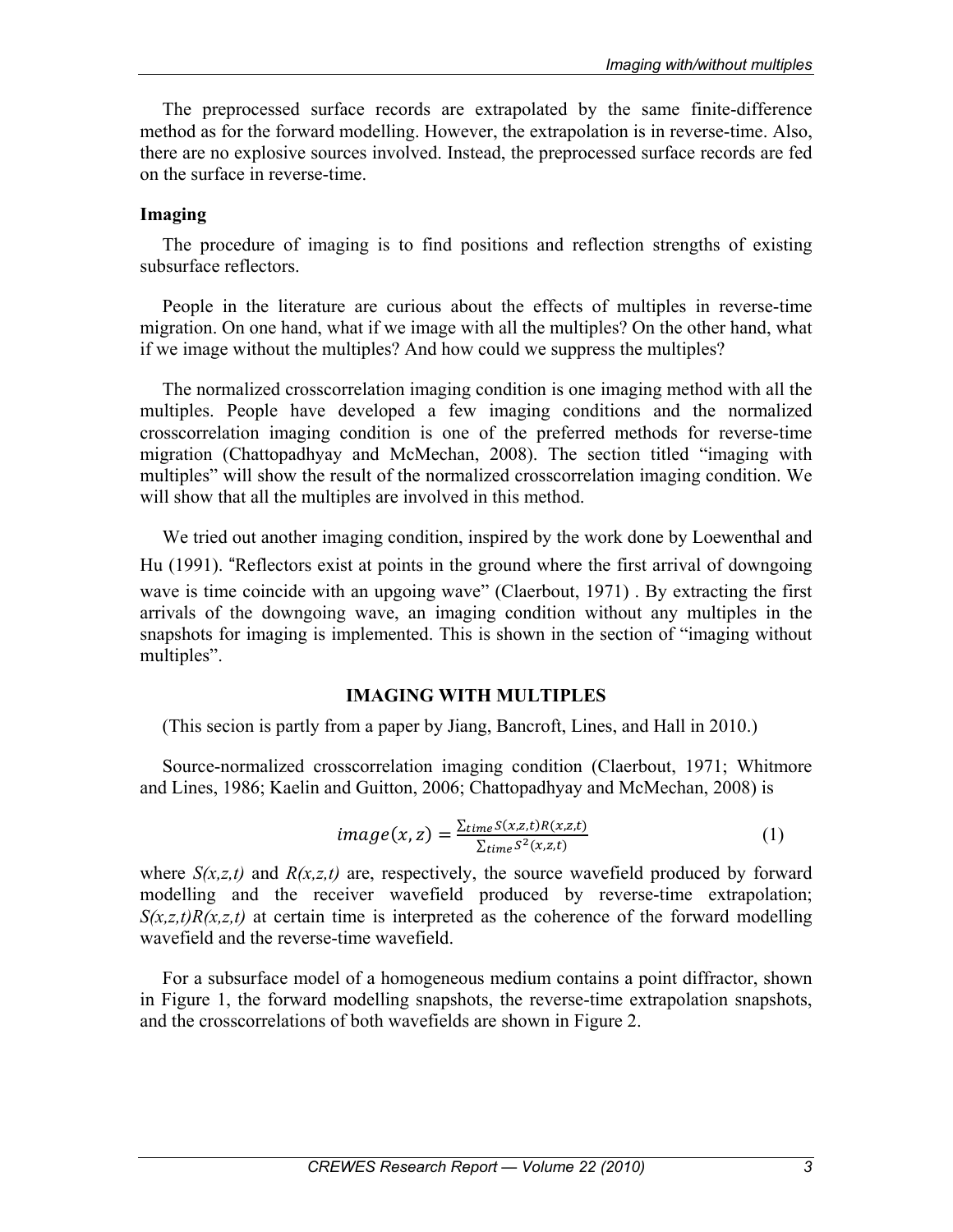2772 X 1386 m



FIG. 1. A subsurface model of a homogeneous medium containing a point diffractor. Here only Pwave velocities are shown (After Jiang, Bancroft, Lines, and Hall, 2010).

The snapshots at different times from both source and receiver wave fields are used when applying source-normalized crosscorrelation imaging condition. All the snapshots include both primary arrivals and multiples.

For a reduced set of Marmousi2 model, shown as the top picture in Figure 3, the result of reverse-time migration is shown as the bottom picture in Figure 3.

The multiples in both forward modelling and reverse-time migration wavefileds will cause very low frequency artifacts in the stacked imaging results. The artifacts can be reduced to a very low level by applying a high-pass filter (Jiang, Bancroft, Lines, and Hall, 2010).

Thus, the general steps of imaging include (1) calculation of crosscorrelation of source wavefield from forward modelling and receiver wavefield from reverse-time extrapolation, shot by shot, resulting in shot images, (2) stacking of the shot images, (3) application of high pass filters to reduce the very low frequency artifacts.

The challenges coming with this imaging condition are the computational cost problems. The problems and the solutions are described by Jiang, Bonham, Bancroft, and Lines in 2010.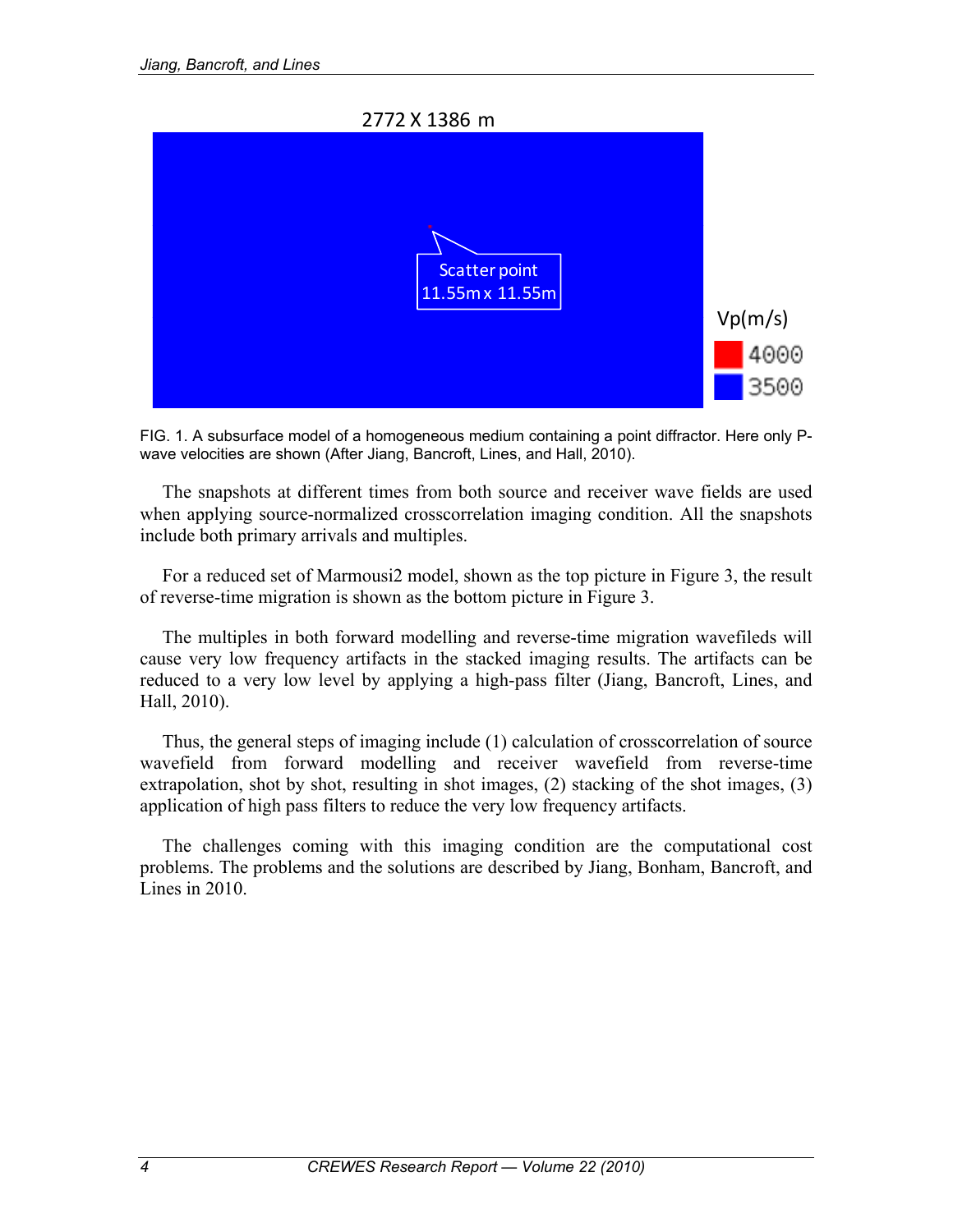

FIG. 2. Source-normalized crosscorrelation imaging condition. (After Jiang, Bancroft, Lines, and Hall, 2009)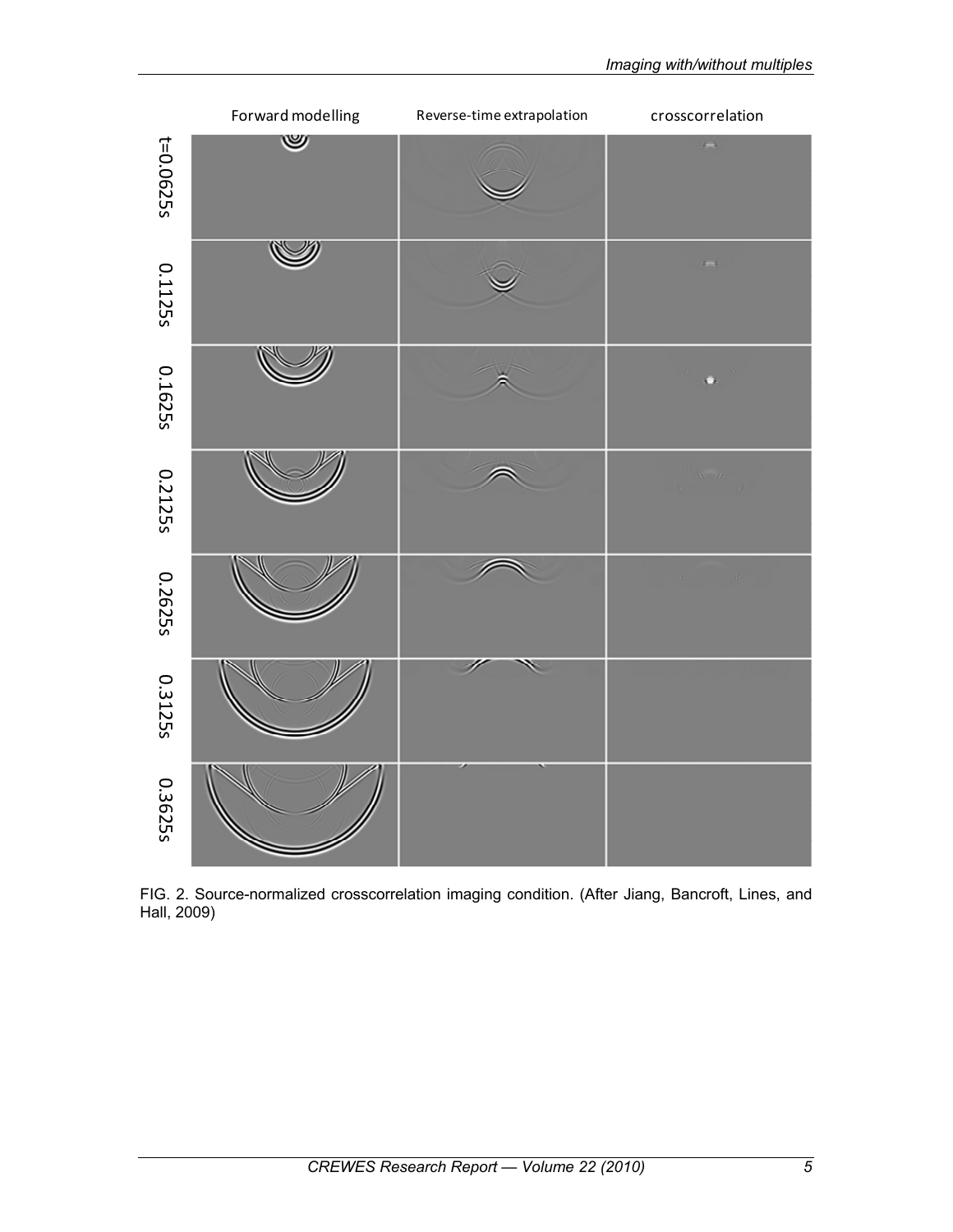

FIG. 3. A reduced set of Marmousi2 and the result of reverse-time migration by source normalized crosscorrelation imaging condition. The result is from 64 shots.

## **IMAGING WITHOUT MULTIPLES**

This section shows a different imaging condition from the one in the last section. By extracting the first arrivals of the downgoing waves, an imaging condition without any multiples in the snapshots for imaging is implemented. This method, compared to the crosscorrelation imaging condition, needs neither huge disk space nor additional computational time.

#### **Extracting first arrivals of the downgoing wave**

When an explosive seismic source is placed on the surface, the generated waves include P wave, S wave, downgoing head waves, and surface waves. On surface part of the earth (or subsurface model, in the case of numerical modelling), the strongest energy is the surface waves. Deeper inside the earth, it is assumed that the strongest seismic vibration is within the P-wave wave front.

We use two criteria to extract first arrivals of the downgoing waves.

The first is maximum amplitudes. Deep inside the earth, the strongest energy is within the P-wave wave front, so it is reasonable to extract the first arrivals by the maximum amplitude criteria.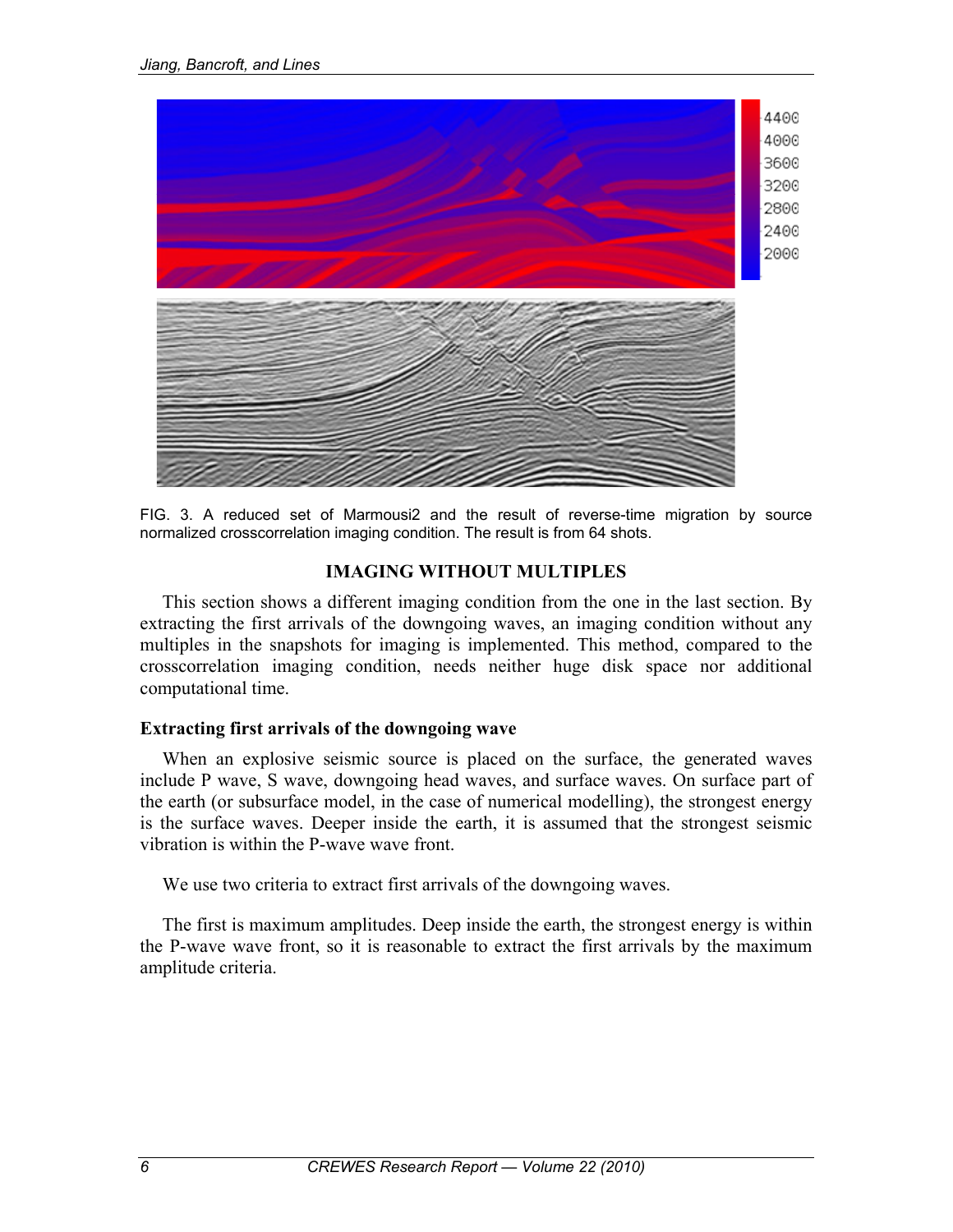

FIG. 4. First arrivals of the downgoing wave at five different times. The subsurface model is the same as defined in Figure 1. The big box is a zoom of the small box.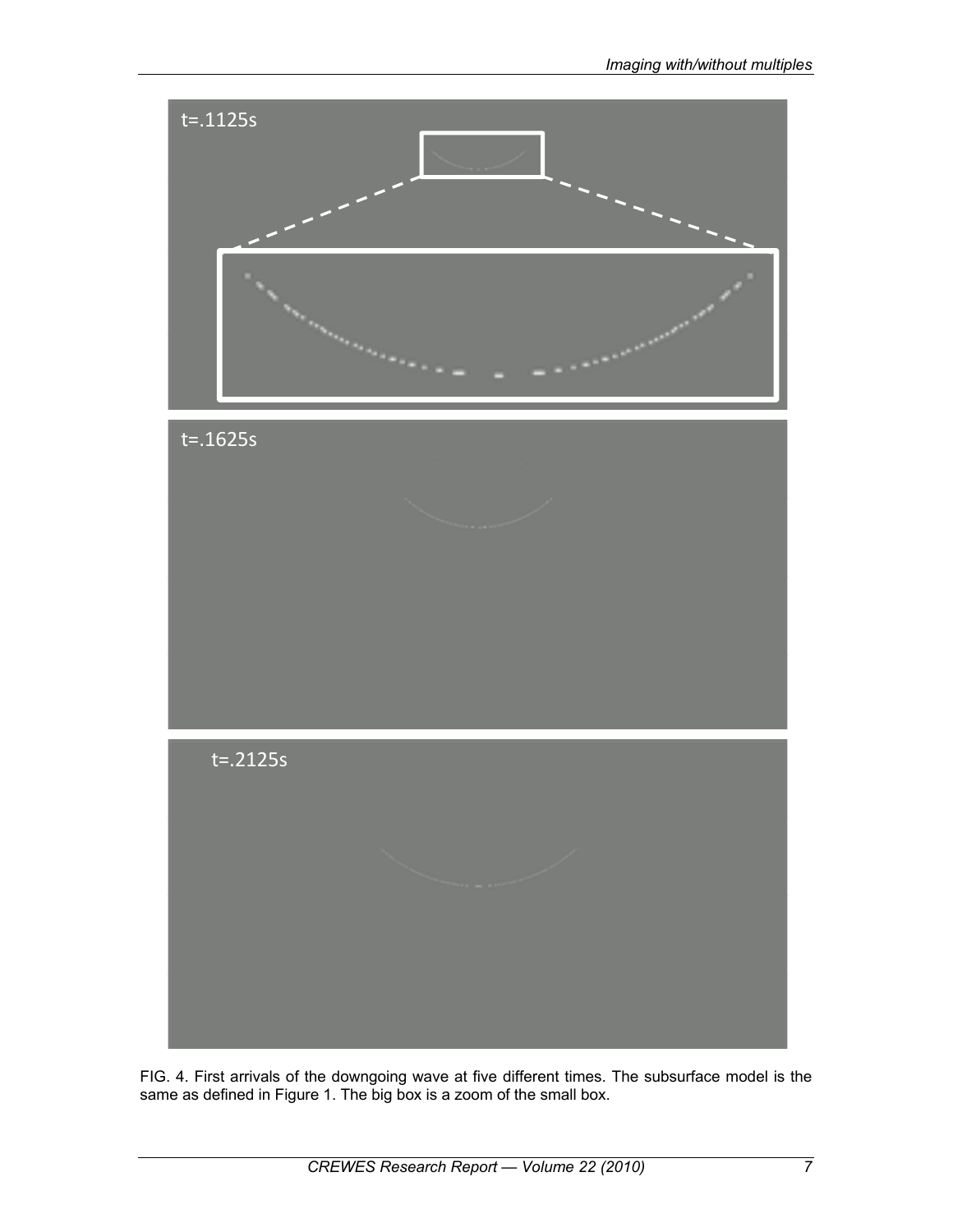The second criterion is minimum times. When the wave traveling inside the part close to earth surface, a particle at one point will vibrate four times: the first one is caused by the P wave arrival, the second is by the downgoing headwave arrival, the third is by the S-wave arrival, and the fourth is by the surface wave. The surface wave, which is the slowest and comes outwards with maximum time, could be stronger than any of the Pwave, the downgoing headwave, and the S-wave. If we extract only by the maximum amplitude criterion, we might get wrong first arrival times for the points close to the earth surface. Thus, we also use the minimum time criterion, along with the maximum amplitude criterion, to extract the first arrivals. In practice, we use an amplitude threshold to recognize the arrival of P-wave, which has the minimum time, and thus reject the times of maximum amplitude of surface waves.

For each point on the earth subsurface (each node of the subsurface model in numerical modelling) of one shot gather processing, there are two values are required to be stored for imaging purpose: one is the first arrival amplitude across this specific point, and the other is the first arrival time. The First arrivals of the downgoing wave at different times for the point diffractor subsurface model, shown in Figure 1, are shown in Figure 4. Here only a pie slice of 90 degrees under the source is extracted.

# **Imaging**

For each point inside the subsurface, the image is determined by only the time of first arrivals of downgoing waves, which are different from the crosscorrelation imaging conditions. At this specific time of first arrival of downgoing wave, the image is calculated by

$$
image(x, z, first arrival time) = \frac{R(x, z, first arrival time)}{S(x, z, first arrival time)}.
$$
 (2)

This imaging condition depends on the extracting of first arrivals from the downgoing wavefields. For reference, we call it 'first arrival imaging condition'.

At time 0.1625s, for the pointer diffractor subsurface model, the image snapshot is shown in Figure 5. The image snapshots at times close to this specific time are similar, indicating the existence of the point diffractor; but the image snapshots at other times show almost nothing, since there are no other reflectors in the subsurface model causing reflections or refractions.

For the reduced set of Marmousi2 model shown in Figure 3, the result of reverse-time migration by the new imaging condition is shown in Figure 6. Compared to the result shown in Figure 3, there exist stronger imaging artifacts at the part close the surface.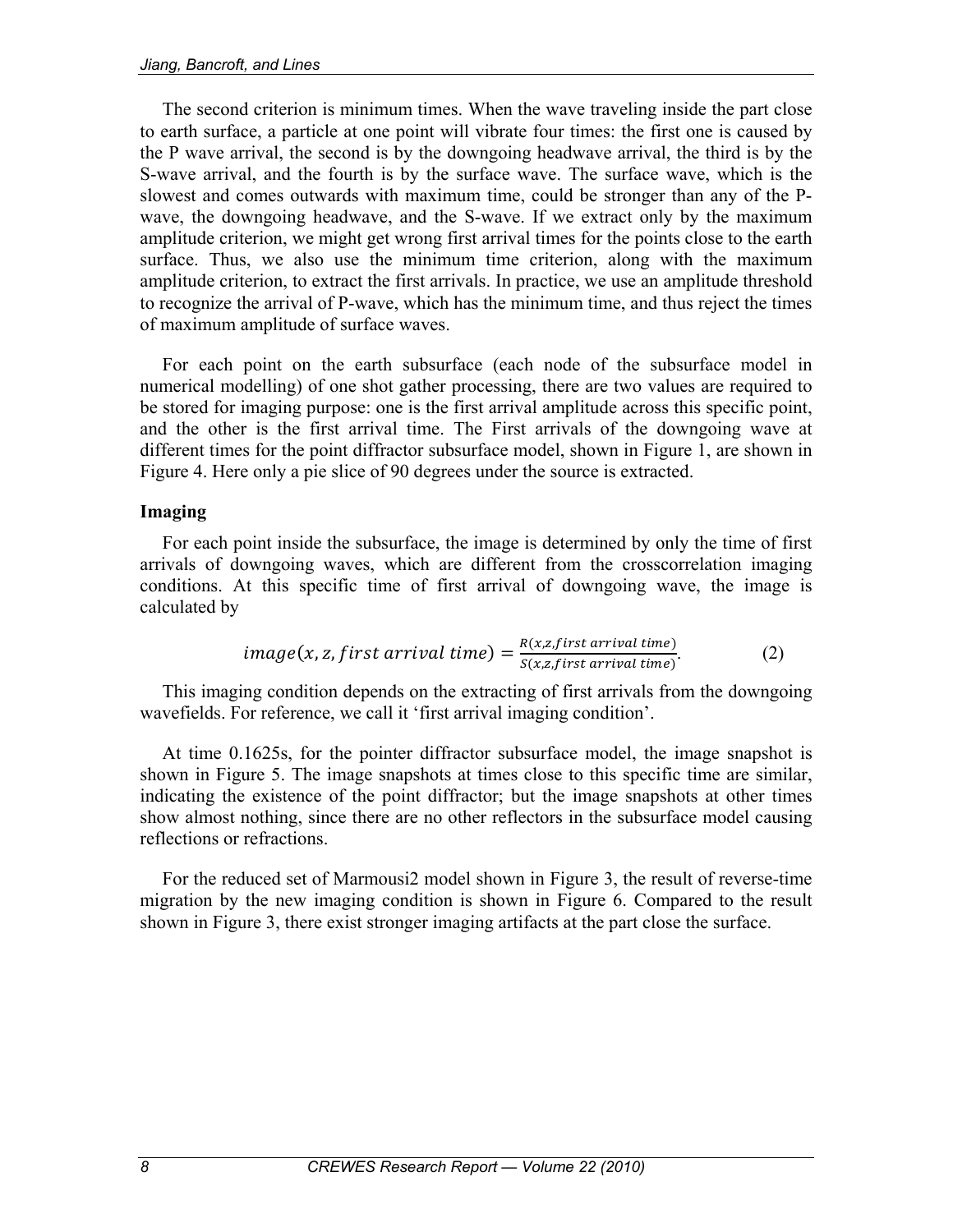

FIG. 5. Imaging snapshot at the time close to the real first arrival time. The subsurface model is the same as defined in Figure 1. The big box is a zoom of the small box.



FIG. 6. Imaging result of a reduced set of Marmousi2 model by the reverse-time migration with first arrival imaging condition. This is from 256 shots.

#### **Advantages**

There are huge advantages of the first arrival imaging condition compared to crosscorrelation imaging conditions, in terms of computational costs. As stated by Jiang, Bonham, Bancroft, and Lines in 2010, the crosscorrelation imaging condition requires huge disk space to store the snapshots of forward modelling, and a method of modelling twice was designed to overcome this problem. This leads to longer processing time. And the need to do disk I/O makes the situation worse, since disk I/O is much slower than calculation in memory. On the other hand, with the first arrival imaging condition, for each point only two values, the first arrival amplitude and the first arrival time, are required to be stored. Thus, there is neither the problem of huge disk space requirement nor the problem of additional modelling time.

We compared the computational time of the two imaging methods. The computational times of reverse-time migration using source normalized crosscorrelation imaging condition and first arrival imaging condition are estimated to be 2.5:1.